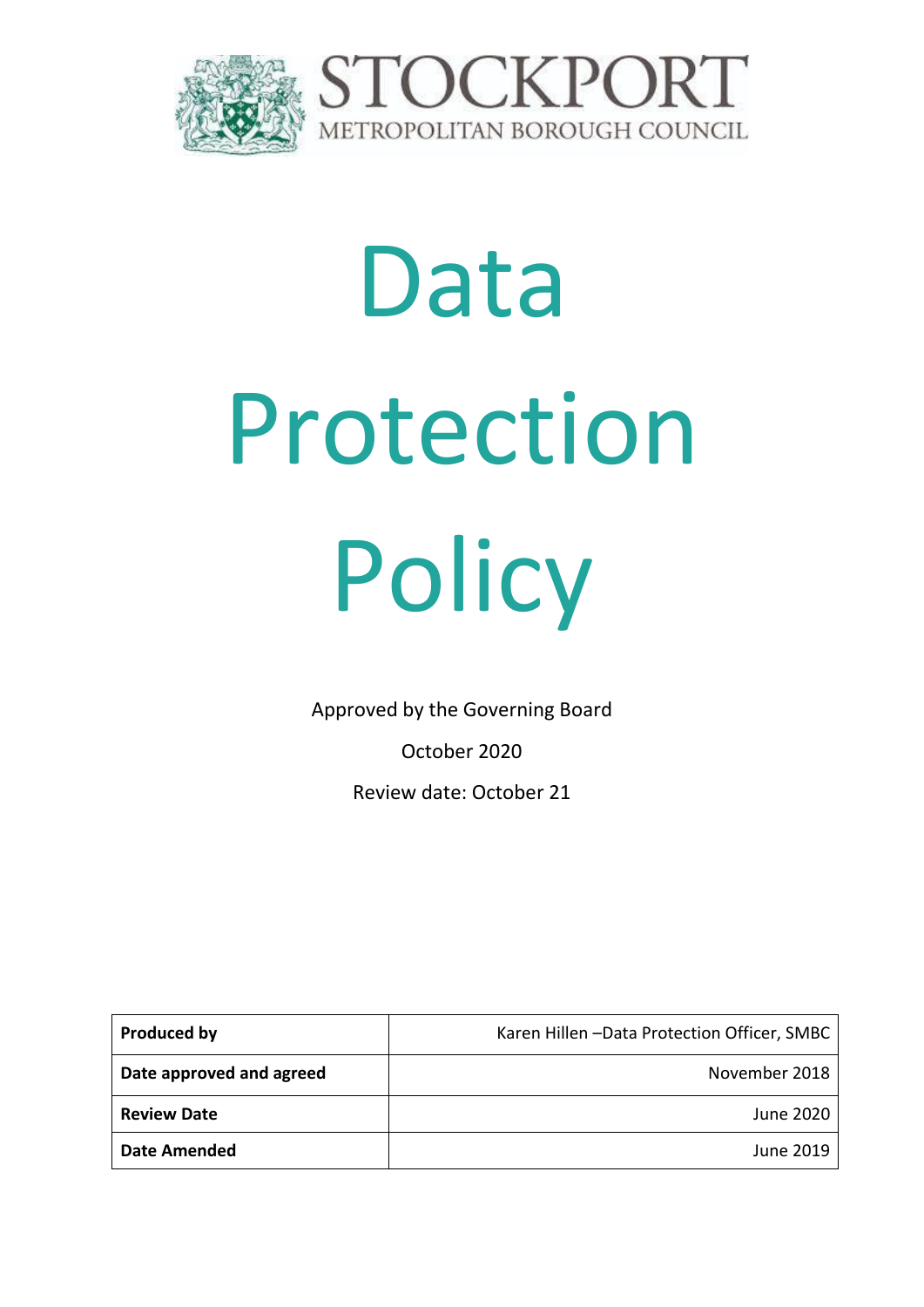

## **Contents**

- **1.** Introduction
- **2.** [The GDPR key principles](#page-3-0)
- **3.** [Lawful basis for processing](#page-4-0)
- **4.** Accountability
- **5.** Responsibilities
- **6.** [Data Protection by Design and by Default](#page-7-0)
- **7.** [Data Protection Impact Assessment](#page-8-0)
- **8.** [The Rights of the Individuals](#page-8-1)
- **9.** [Data Breaches](#page-11-0)
- **10.** [Consent](#page-12-0)
- **11.** [CCTV and photography](#page-12-1)
- **12.** [Data Sharing](#page-13-0)
- **13.** [Record](#page-13-1) Keeping
- **14.** Glossary of Terms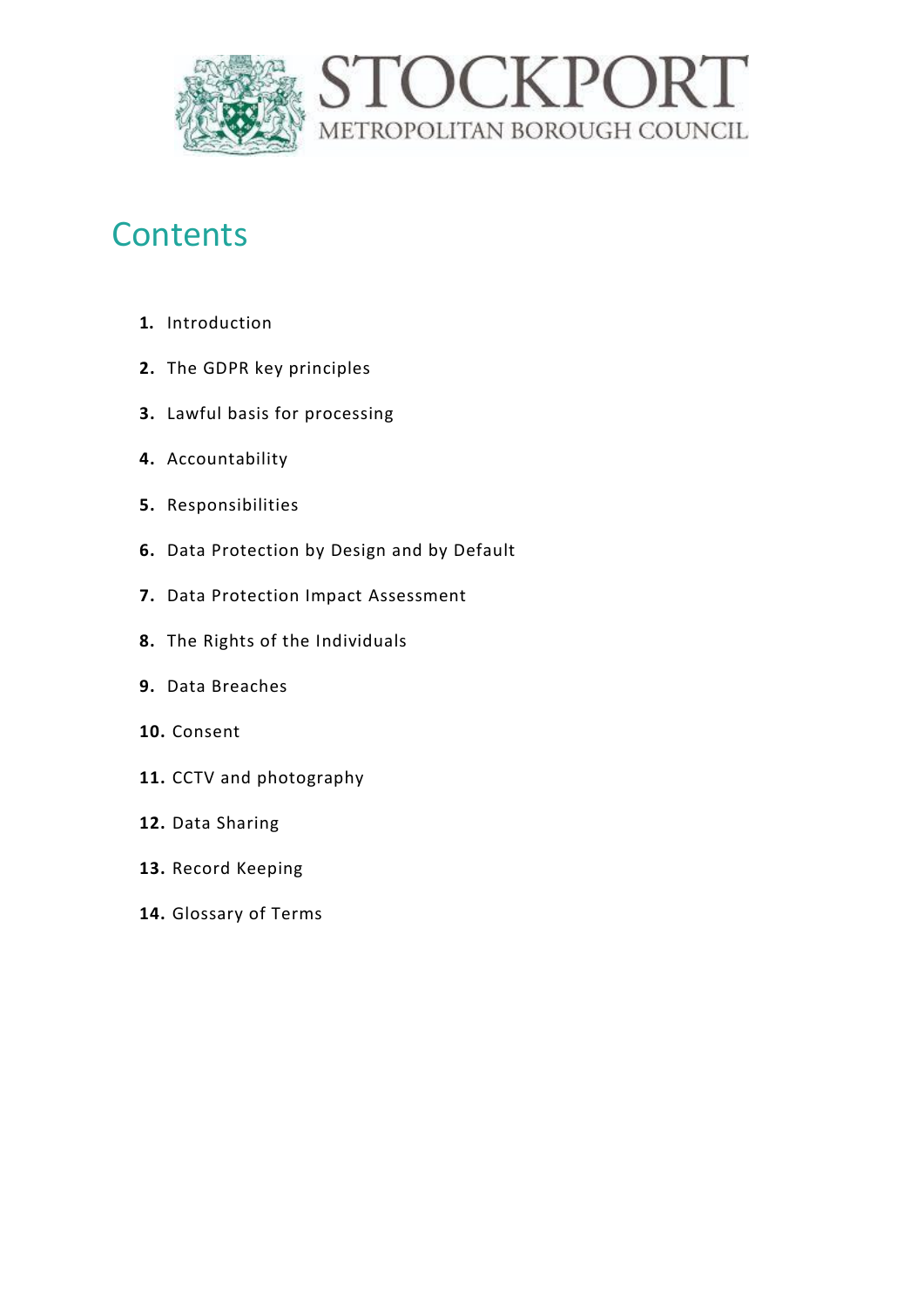

## 1. Introduction

Banks Lane Infant & Nursery School takes its responsibilities with regard to the requirements of the General Data Protection Regulation EU 2016 (GDPR) and the Data Protection Act 2018 (DPA) seriously. This policy sets out how the school manages those responsibilities.

Banks Lane Infant & Nursery School is committed to data protection by design and regards the lawful and appropriate processing of personal and special category data as an integral part of its purpose.

This policy sets out the accountability and responsibilities of the School, its staff and its students to comply fully with the provisions of GDPR and DPA.

Banks Lane Infant & Nursery School holds and processes personal data about individuals such as employees, students and others, defined as 'data subjects'. Such data must only be processed in accordance with GDPR and the DPA.

This policy therefore seeks to ensure that we:

- 1. Protect personal data and the rights and freedoms of the data subject
- 2. Are clear about how personal data must be processed and the Schools expectations for all those who process personal data on its behalf;
- 3. Comply with the data protection laws, guidance and good practice;
- 4. Protect the Schools reputation by ensuring the personal data entrusted to us is processed in accordance with data subjects' rights;
- 5. Protect the School from risks of personal data breaches and other breaches of data protection law.

This policy applies to all personal data the school processes regardless of the location where that personal data is stored (e.g. on an employee's own device) and regardless of the data subject. All staff and others processing personal data on the Schools beha lf must read it. A failure to comply with this policy may result in disciplinary action.

The School has appointed a Data Protection Officer (DPO) to monitor and advise on compliance with GDPR and the DPA.

The Digital Economy Act 2017 requires every data controller (i.e. organisation) in the UK to pay a fee to the Information Commissioner's Office (ICO). The schools registration number is Z687060X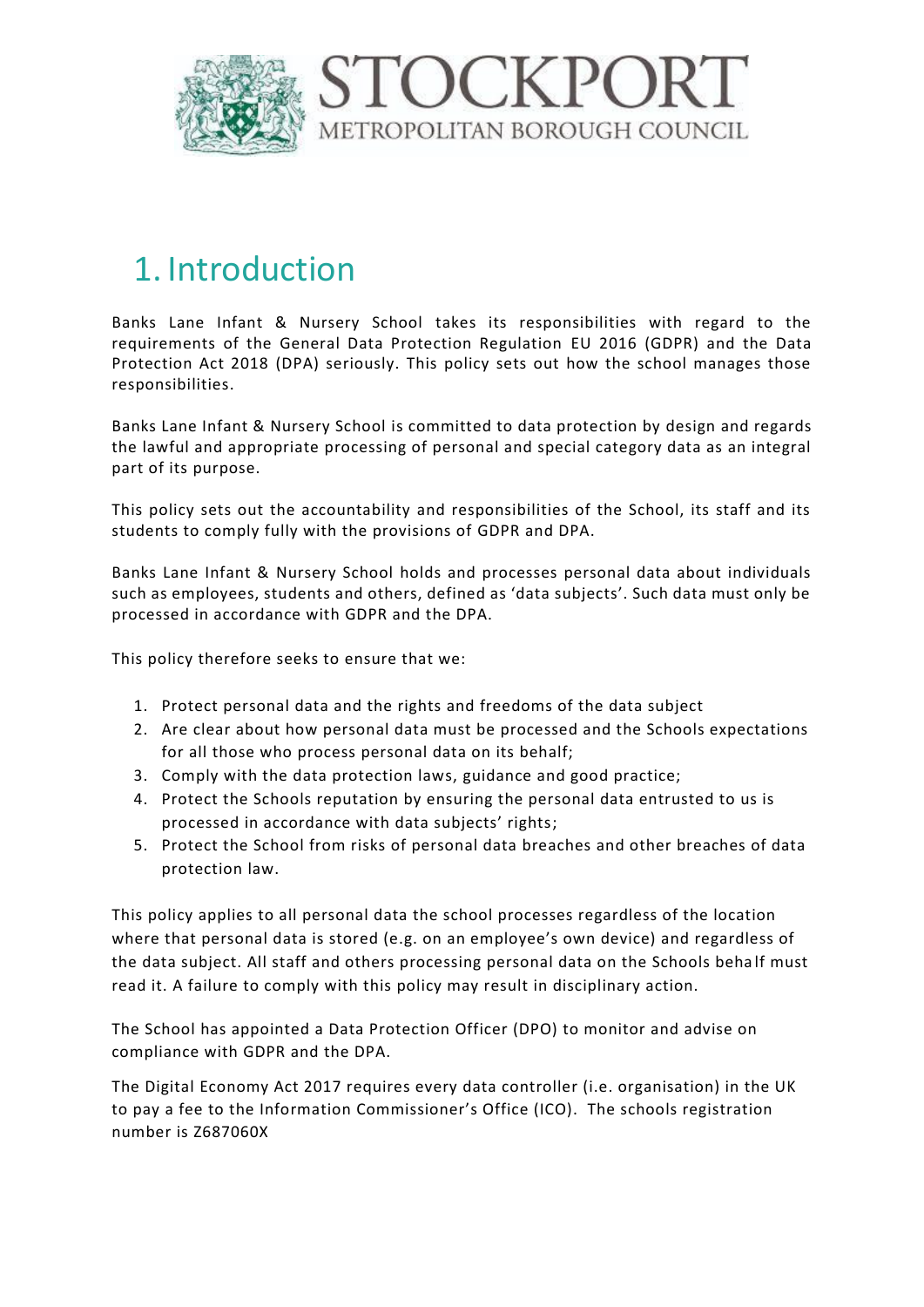

# <span id="page-3-0"></span>2.GDPR sets out key principles for processing data

When processing personal data, all staff should be guided by the principles laid out below. The school (The Controller) must be able to demonstrate compliance with these principles;

Personal data must be:

- 1. Processed **lawfully**, **fairly** and in a **transparent** manner in relation to individuals.
- 2. **Purpose limitation** collected for specified, explicit and legitimate purposes and not further processed in a manner that is incompatible with those purposes; further processing for archiving purposes in the public interest, scientific or historical research purposes or statistical purposes shall not be considered to be incompatible with the initial purposes
- 3. **Data minimisation**  adequate, relevant and limited to what is necessary in relation to the purposes for which they are processed
- **4. Accuracy** accurate and, where necessary, kept up to date; every reasonable step must be taken to ensure that personal data that are inaccurate, having regard to the purposes for which they are processed, are erased or rectified without delay
- 5. **Storage limitation -** kept in a form which permits identification of data subjects for no longer than is necessary for the purposes for which the personal data are processed; personal data may be stored for longer periods insofar as the personal data will be processed solely for archiving purposes in the public interest, scientific or historical research purposes or statistical purposes subject to implementation of the appropriate technical and organisational measures required by GDPR in order to safeguard the rights and freedoms of individuals
- 6. **Integrity and confidentiality (security) -** processed in a manner that ensures appropriate security of the personal data, including protection against unauthorised or unlawful processing and against accidental loss, destruction or damage, using appropriate technical or organisational measures

The controller shall be accountable for and be able to demonstrate compliance with the above principles.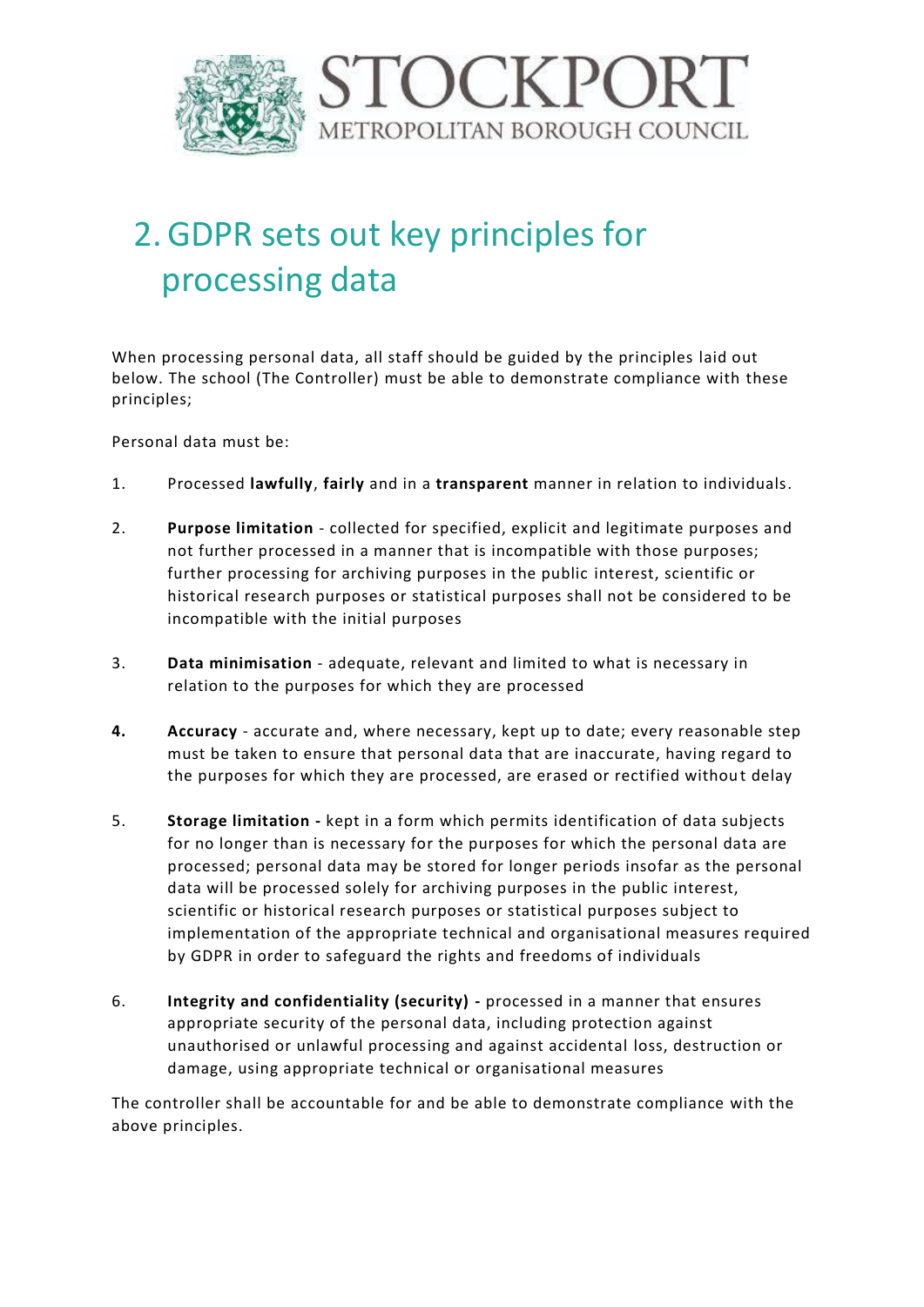

## <span id="page-4-0"></span>3. The lawful basis for processing

The first principle, as referred to above requires that you process all personal data lawfully, fairly and in a transparent manner. Processing is only lawful if you have a lawful basis under Article 6. And to comply with the accountability principle in Article 5(2), you must be able to demonstrate that a lawful basis applies.

If no lawful basis applies to your processing, your processing will be unlawful and in breach of the first principle. Individuals also have the right to erase personal data which has been processed unlawfully.

The individual's right to be informed under Article 13 and 14 requires Banks Lane Infant & Nursery School to provide people with information about our lawful basis for processing. This means we need to include these details in our privacy notice.

- 1. **Consent**: the individual has given clear consent for the school to process their personal data for a specific purpose.
- 2. **Contract**: the processing is necessary for a contract the school has with the individual, or because they have asked us to take specific steps before entering into a contract.
- 3. **Legal obligation**: the processing is necessary for us to comply with the law (not including contractual obligations).
- 4. **Vital interests**: the processing is necessary to protect someone's life.
- 5. **Public task**: the processing is necessary for us to perform a task in the public interest or for our official functions, and the task or function has a clear basis in law.
- 6. **Legitimate interests**: the processing is necessary for your legitimate interests or the legitimate interests of a third party unless there is a good reason to protect the individual's personal data which overrides those legitimate interests. (This cannot apply if you are a public authority processing data to perform your official tasks.)

# 4. Accountability

The School must implement and evidence appropriate technical and organisational measures in an effective manner to ensure compliance with data protection principles.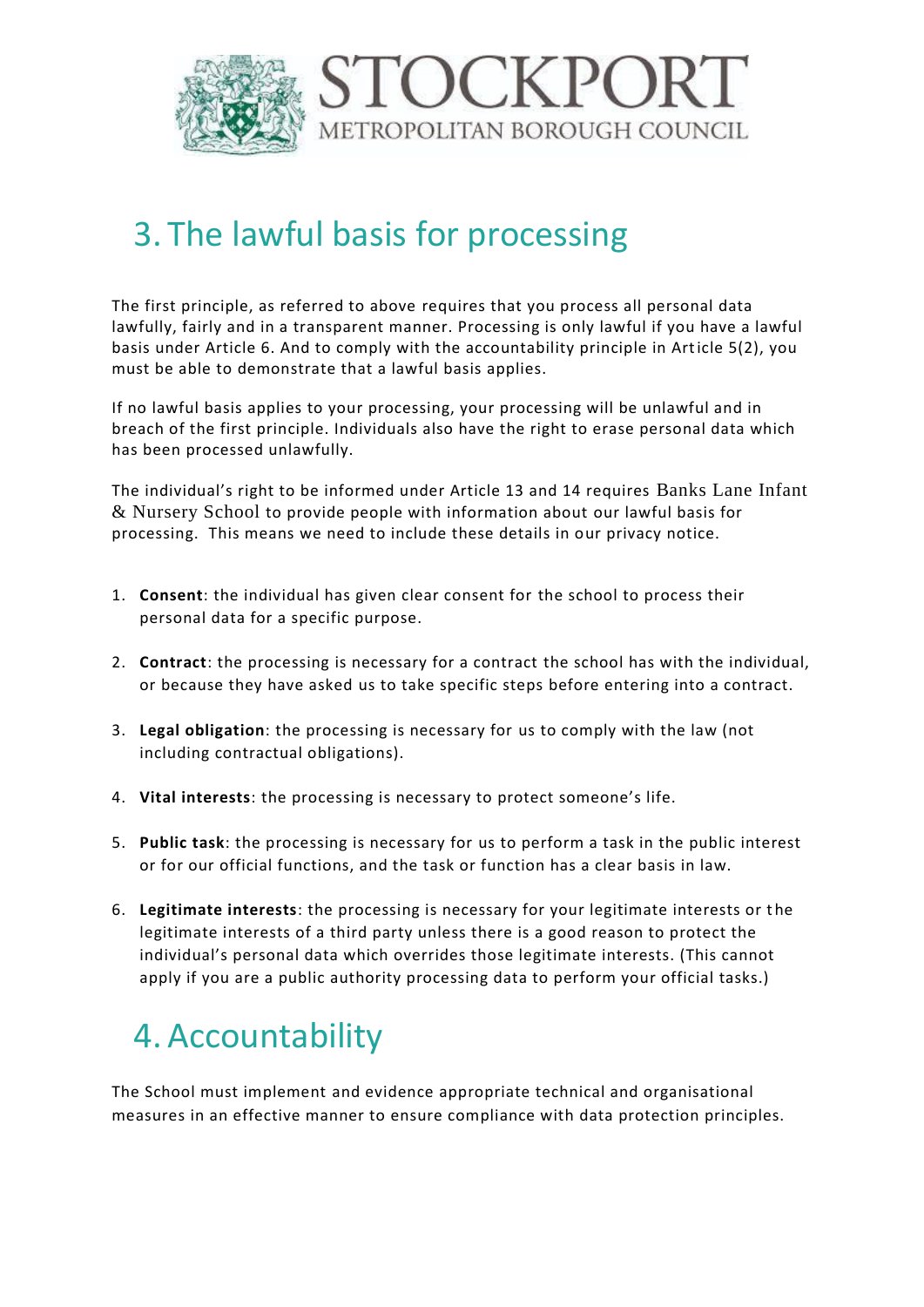

We must therefore apply adequate resources and controls to ensure and to document GDPR compliance including:

1. Appointing a suitably qualified DPO;

2. Implementing Privacy by Design when processing personal data and completing a Data Protection Impact Assessment (DPIA) where processing presents a high risk to the privacy of data subjects (further information may be found below);

3. Integrating data protection into our policies and procedures, in the way personal data is handled by us and by producing required documentation such as Privacy Notices, Records of Processing and records of Personal Data Breaches;

4. Training staff on compliance with Data Protection and keeping a record accordingly; and

5. Regularly testing the privacy measures implemented and conducting periodic reviews and audits to assess compliance, including using results of testing to demonstrate compliance improvement effort.

## 5. Responsibilities

#### **1. School responsibilities**

The School, as data controller is responsible for establishing policies and procedures in order to comply with data protection.

#### **2. Data Protection Officer responsibilities**

The DPO is responsible for:

(a) Advising the School and its staff of its obligations under GDPR;

(b) Monitoring compliance with the GDPR and other relevant data protection law, the Schools policies with respect to this, and monitoring training and audit activities related to GDPR compliance;

(c) To provide advice where requested on data protection impact assessments;

(d) To cooperate with and act as the contact point for the ICO;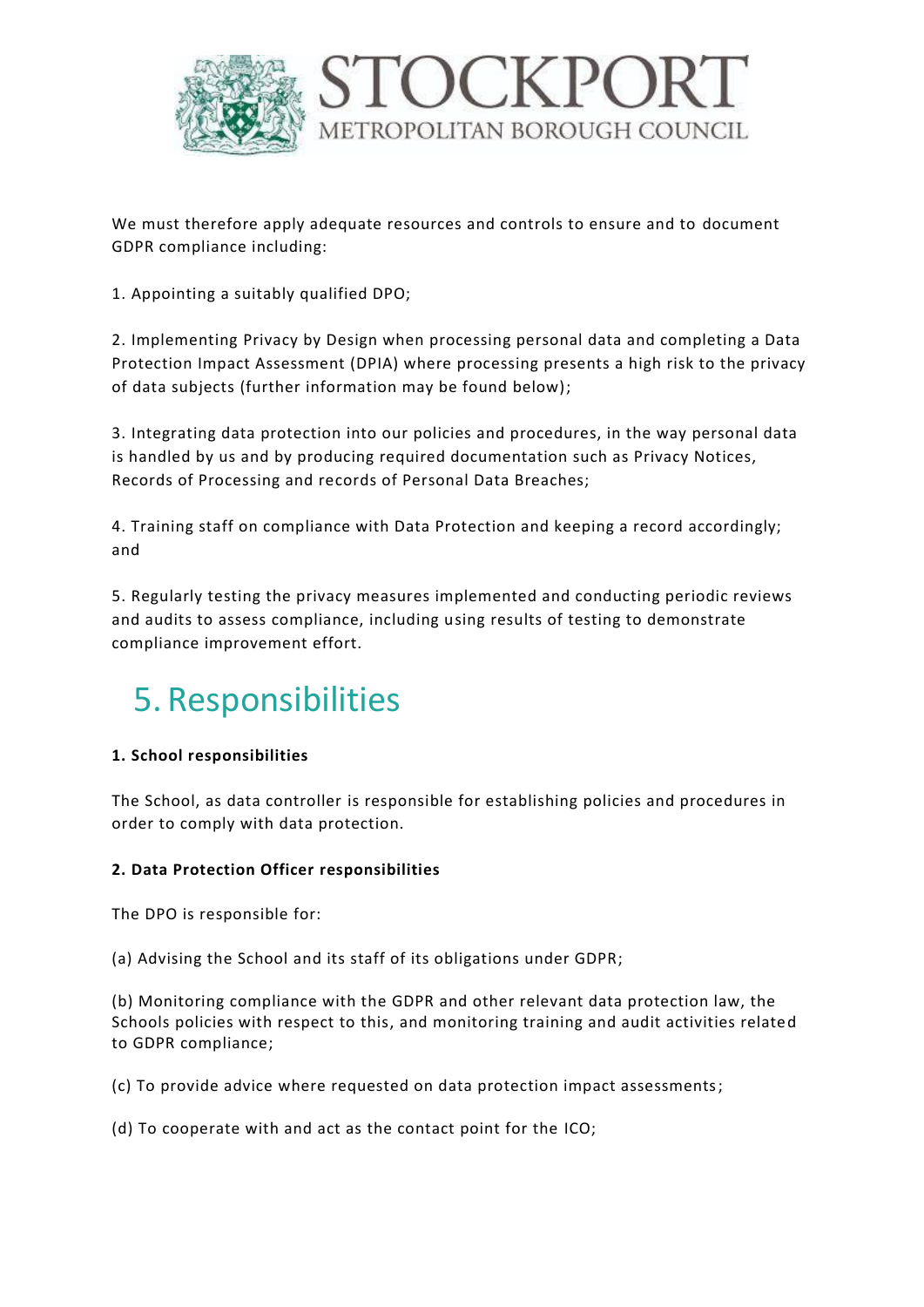

(e) the data protection officer shall in the performance of his or her tasks have due regard to the risk associated with processing operations, taking into account the nature, scope, context and purposes of processing.

#### **3. Staff responsibilities**

Staff members who process personal data about students, staff, applicants or any other individual must comply with the requirements of this policy. Staff members must ensure that:

- a) All personal data is kept securely;
- b) No personal data is disclosed either verbally or in writing, accidentally or otherwise, to any unauthorised third party;
- c) Personal data is kept in accordance with the Schools retention schedule;
- d) Any queries regarding data protection, including subject access requests and complaints, are promptly directed to the Information Governance Team;
- e) Any data protection breaches are swiftly brought to the attention of Senior Managers and in turn the Information Governance team;
- f) Complete the mandatory annual data protection training;

If staff are unsure about who are the authorised third parties to whom they can legitimately disclose personal data should seek advice from the Business Manager and Senior Leadership Team.

#### **4. Third-Party Data Processors**

Where external companies are used to process personal data on behalf of the School, responsibility for the security and appropriate use of that data remains with the School.

Where a third-party data processor is used:

(a) A data processor must be chosen which provides sufficient guarantees about its security measures to protect the processing of personal data;

(b) Reasonable steps must be taken that such security measures are in place;

(c) A data processing agreement/written contract laying out exactly what the school expects of the third party must be signed by both parties.

#### **6. Contractors, Short-Term and Voluntary Staff**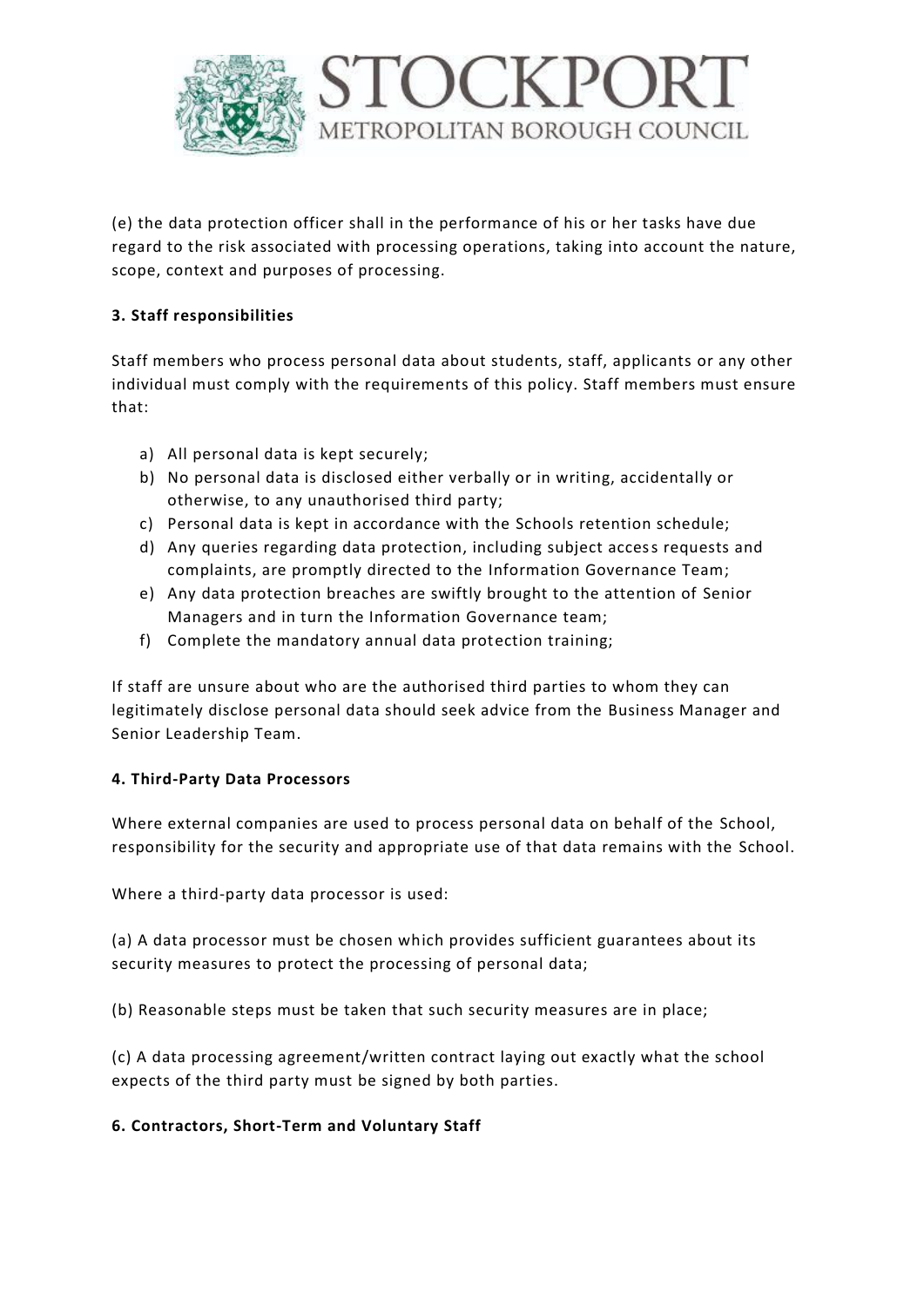

The School is responsible for the use made of personal data by anyone working on its behalf. Managers who employ contractors, short term or voluntary staff must ensure that they are appropriately vetted for the data they will be processing. In addition managers should ensure that:

(a) Personal data collected or processed in the course of work undertaken for the School is kept secure and confidential;

(b) Personal data is returned to the School on completion of the work, including any copies that may have been made. Alternatively it is securely destroyed and the School receives notification this has taken place

(c) The School is made aware of any disclosures of personal data to any other organisation or person who is not a direct employee of the contractor;

(d) Personal data is neither stored nor processed outside the UK unless written consent to do so has been received from the School;

(e) All practical and reasonable steps are taken to ensure that contractors, short term or voluntary staff do not have access to any personal data beyond what is essential for the work to be carried out properly.

## <span id="page-7-0"></span>6.Data protection by design and default

Under GDPR, the School has an obligation to consider the impact on data privacy during all processing activities. There is an obligation to consider the volume of personal data collected, the extent of the processing, the period of storage and the accessibility of the personal data. In particular, by default, personal data should not be available to an indefinite number of persons.

This includes implementing appropriate technical and organisational measures to minimise the potential negative impact processing can have on the data subjects' privacy.

Senior managers are responsible for ensuring there is a privacy culture within the school, ensuring policies and procedures are developed with Data Protection in mind.

Data protection by design requires you to ensure that you consider privacy and data protection issues at the design phase of any system, service, product or process.

Data protection by default ensures you only process data that is necessary to achieve your specific purpose. It links to the fundamental data protection principles of [data](https://ico.org.uk/for-organisations/guide-to-the-general-data-protection-regulation-gdpr/principles/data-minimisation/)  [minimisation](https://ico.org.uk/for-organisations/guide-to-the-general-data-protection-regulation-gdpr/principles/data-minimisation/) and [purpose limitation.](https://ico.org.uk/for-organisations/guide-to-the-general-data-protection-regulation-gdpr/principles/purpose-limitation/)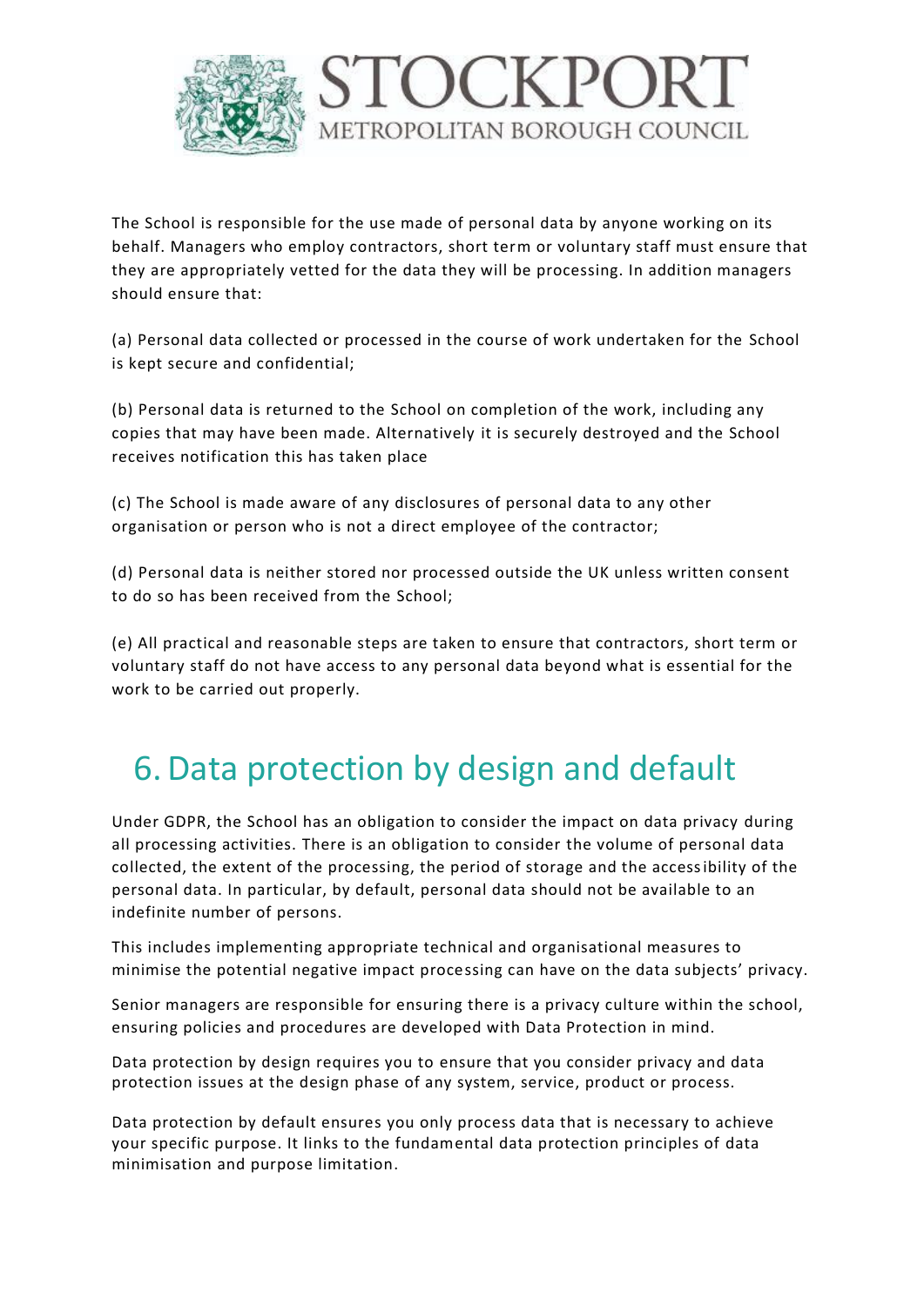

## <span id="page-8-0"></span>7.Data Protection Impact Assessment

When considering new processing activities or setting up new procedures or systems that involve personal data, privacy issues must always be considered at the earliest stage and a Data Protection Impact Assessment (DPIA) must be conducted.

The DPIA is a mechanism for identifying and examining the impact of new initiatives and putting in place measures to minimise or reduce risks during the design stages of a process and throughout the lifecycle of the initiative. This will ensure that privacy and data protection requirements are not an after-thought.

You should conduct a DPIA (and discuss your findings with the DPO) in the following circumstances:

1. The use of new technologies (programs, systems or processes), or changing technologies (programs, systems or processes);

- 2. Automated processing including profiling;
- 3. Large scale processing of sensitive (special category) data; and
- 4. Large scale, systematic monitoring of a publicly accessible area.

DPIA templates are provided by the Information Governance team and included the following; a description of the processing, its purposes and the Data Controller's legitimate interests if appropriate; an assessment of the necessity and proportionality of the processing in relation to its purpose; an assessment of the risk to individuals; the mitigating measures in place and how we demonstrate compliance.

### <span id="page-8-1"></span>8. Rights of the data subject

GDPR was designed to strengthen the privacy rights of individuals. It offers more control to the data subject over what happens to their personal data, this has been expressed in GDPR under the following eight rights:

#### **The Right to be informed**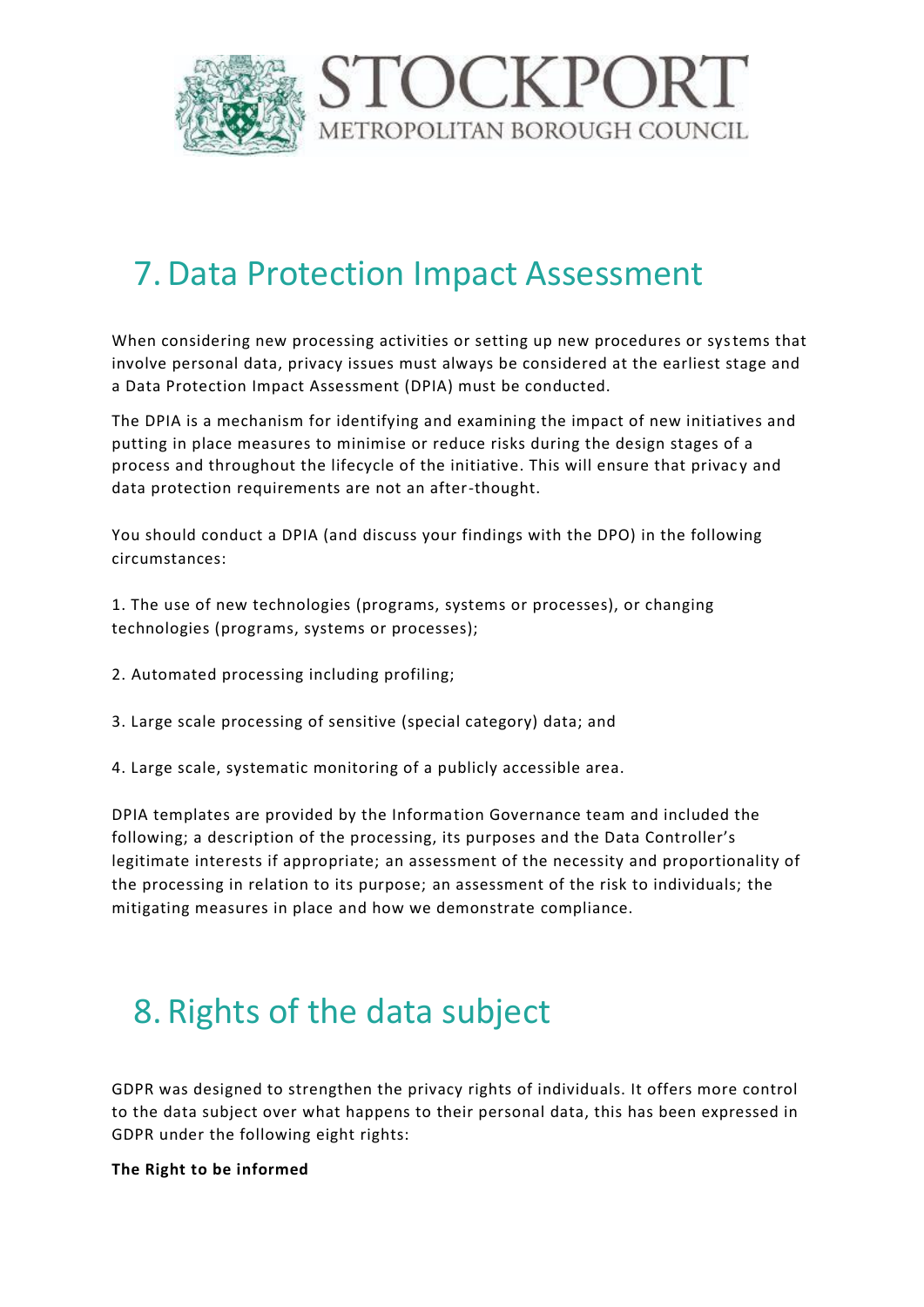

The right to be informed covers some of the key transparency requirements of GDPR, namely the first principle which promotes fair and transparent processing of personal data. Essentially, it' is about being as clear and concise as possible with the data subject and informing them how and why their information is being used.

Data subjects have the right to receive a copy of their personal data which is held by the School. In addition, an individual is entitled to receive further information about the Schools processing of their personal data as follows:

- 1. The purposes
- 2. The categories of personal data being processed
- 3. recipients/categories of recipient
- 4. Retention periods
- 5. Information about their rights
- 6. The right to complain to the ICO
- 7. Details of the relevant safeguards where personal data is transferred outside the EEA
- 8. Any third-party source of the personal data

#### **The Right of Access**

The right of access, commonly referred to as subject access, essentially gives individuals the right to obtain a copy of all their personal information. It helps individuals to understand how and why you are using their data, and also to check you are doing so lawfully.

#### **The Right to Rectification**

The right to rectification allows an individual to have any inaccurate information rectified. An individual may also be able to have incomplete personal data completed, although this depends on the purposes for the processing. This is closely linked to the 'Accuracy' principle of GDPR, however, although steps may have been taken to ensure that personal data was accurate when you obtained it, this right requires reconsideratio n of the accuracy upon request.

#### **The Right to Erasure**

The right to erasure, commonly referred to as, 'the right to be forgotten', gives individuals the right to have their personal data erased. However, this is not an absolute right and only applies in certain circumstances. A few examples of instances where it could apply would be: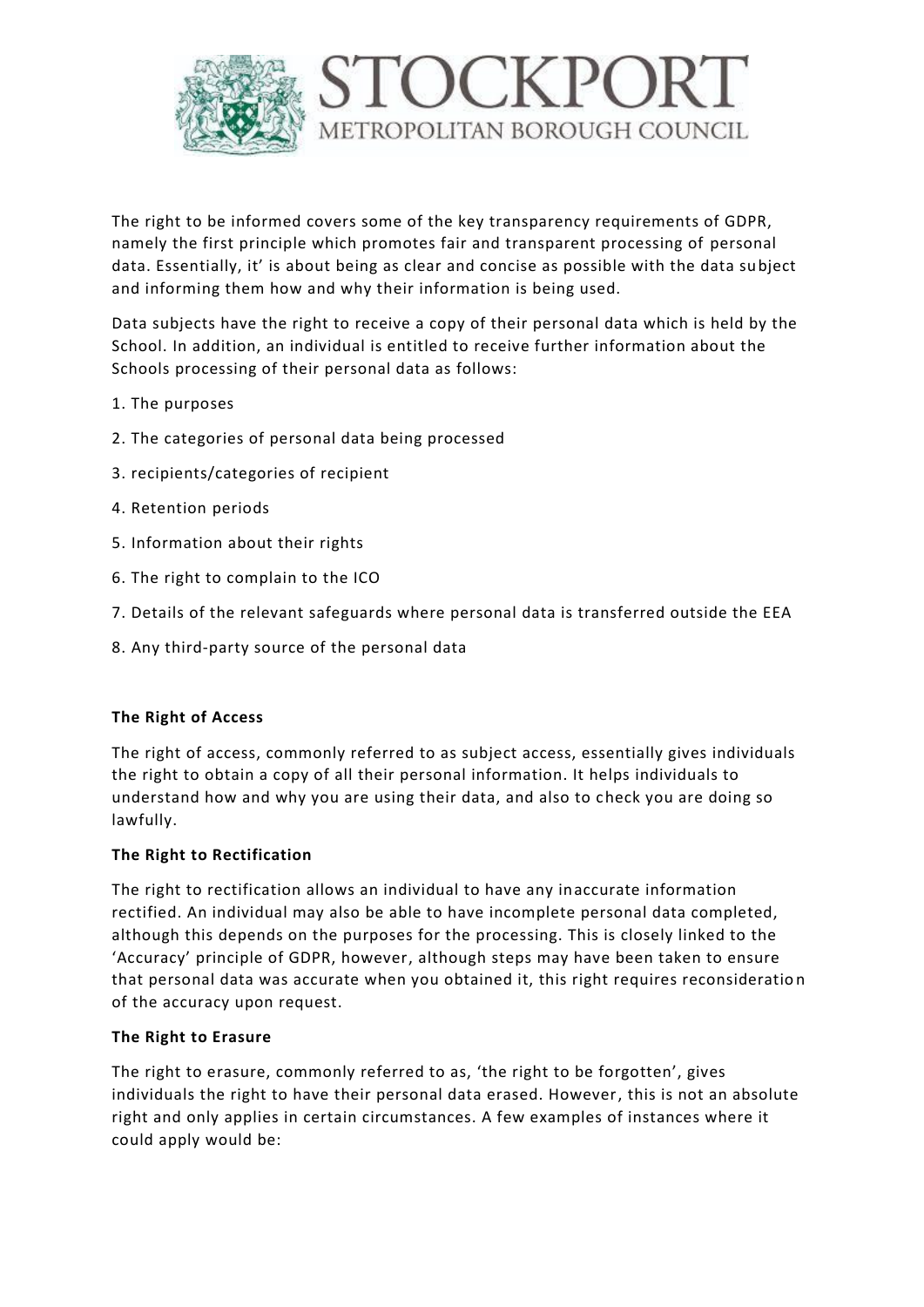

- I. If the personal data is no longer necessary for the purpose for which it was originally collected;
- II. If 'consent' is the lawful basis for holding the data, and the individual withdraws their consent; and
- III. You have processed the personal data unlawfully.

#### **The Right to Restrict Processing**

This right allows an individual to restrict the processing of their data. This means they can limit the way an organisation uses their data, and can be thought of as an alternative to requesting the erasure. Similarly, this can only be applied in certain circumstances such as:

- I. When the individual contests the accuracy of their personal data and you are in the process of verifying this accuracy;
- II. The data has been processed unlawfully, and instead of erasure, the individual request restriction instead; and
- III. You no longer need the personal data, but the individual requests you keep it in order to establish, exercise or defend a legal claim.

#### **The Right to Data Portability**

The right to data portability gives individuals the right to have any data they have provided to a controller to be moved between data controllers. This right only applies when the lawful basis for processing the information is either consent or for the performance of a contract. It also only applies to processing carried out digitally (i.e. this excludes paper files). The definition of 'provided to a controller' doesn't just mean direct information given to the controller, it can also mean personal data resulting from observation of an individual's activities.

This may include:

- I. History of website usage or search activities;
- II. Traffic and location data; or
- III. 'Raw' data processed by connected objects such as smart meters and wearable devices.

#### **The Right to Object**

This gives individuals the right to object to the processing of their personal data, effectively asking the organisation to stop processing it. Again, this can only be used in certain circumstances and depends on the purposes and lawful basis used for processing.

An example of when this right can be applied is when:

Personal data is being used for direct marketing purposes and the individual wishes to object to this.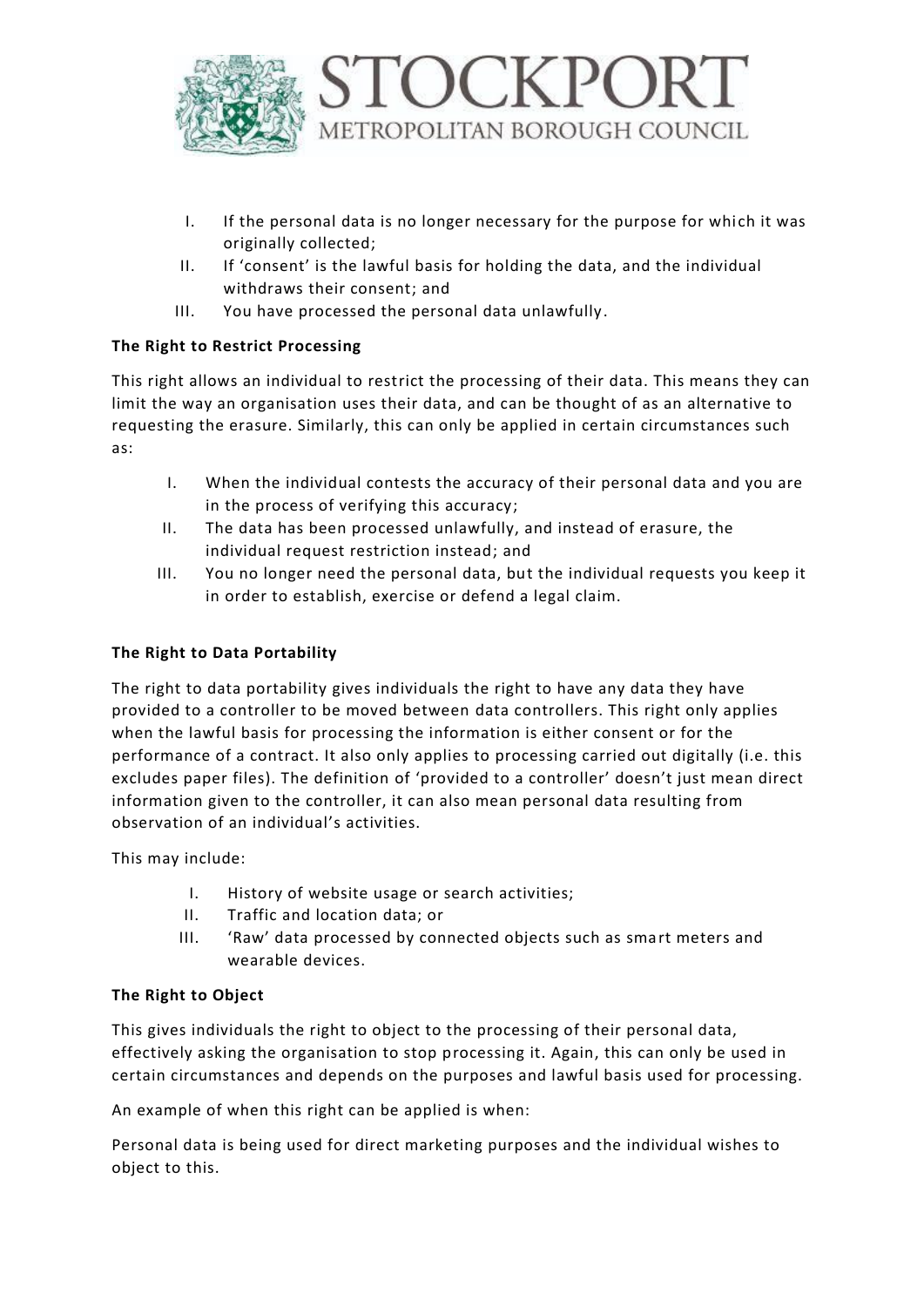

However, this right isn't absolute and will need to be carefully weighed up between the organisations' justification for processing the information, and the rights and freedoms of the individual.

#### **The Rights to Automated Decision Making**

GDPR has provisions on decisions which are made solely by automated means without any human involvement, and profiling (automated processing of data to evaluate certain things about an individual).

Examples of this would be:

- I. An online decision to award a loan.
- II. Or a recruitment aptitude test which uses pre-programmed algorithms and criteria.

GDPR restricts you from making solely automated decisions, included those based on profiling, that have a legal or similarly significant effect on an individual. The type of effect isn't specifically defined in GDPR however the decision must have a serious negative impact on an individual to be under the remit of this provision.

Banks Lane Infant & Nursery School has an individual Data Subject Rights policy which is available on the school website.

## <span id="page-11-0"></span>9.Data Protection Breaches

Banks Lane Infant & Nursery School is responsible for ensuring appropriate and proportionate security for the personal data that it holds. This includes protecting the data against unauthorised or unlawful processing and against accidental loss, destruction or damage of the data. The School is required to make every effort to avoid data protection incidents, however, it is possible that mistakes will occur on occasions. Examples of personal data incidents might occur through:

- Loss or theft of data or equipment
- Ineffective access controls allowing unauthorised use
- Equipment failure
- Unauthorised disclosure (e.g. email sent to the incorrect recipient)
- Human error
- Hacking attack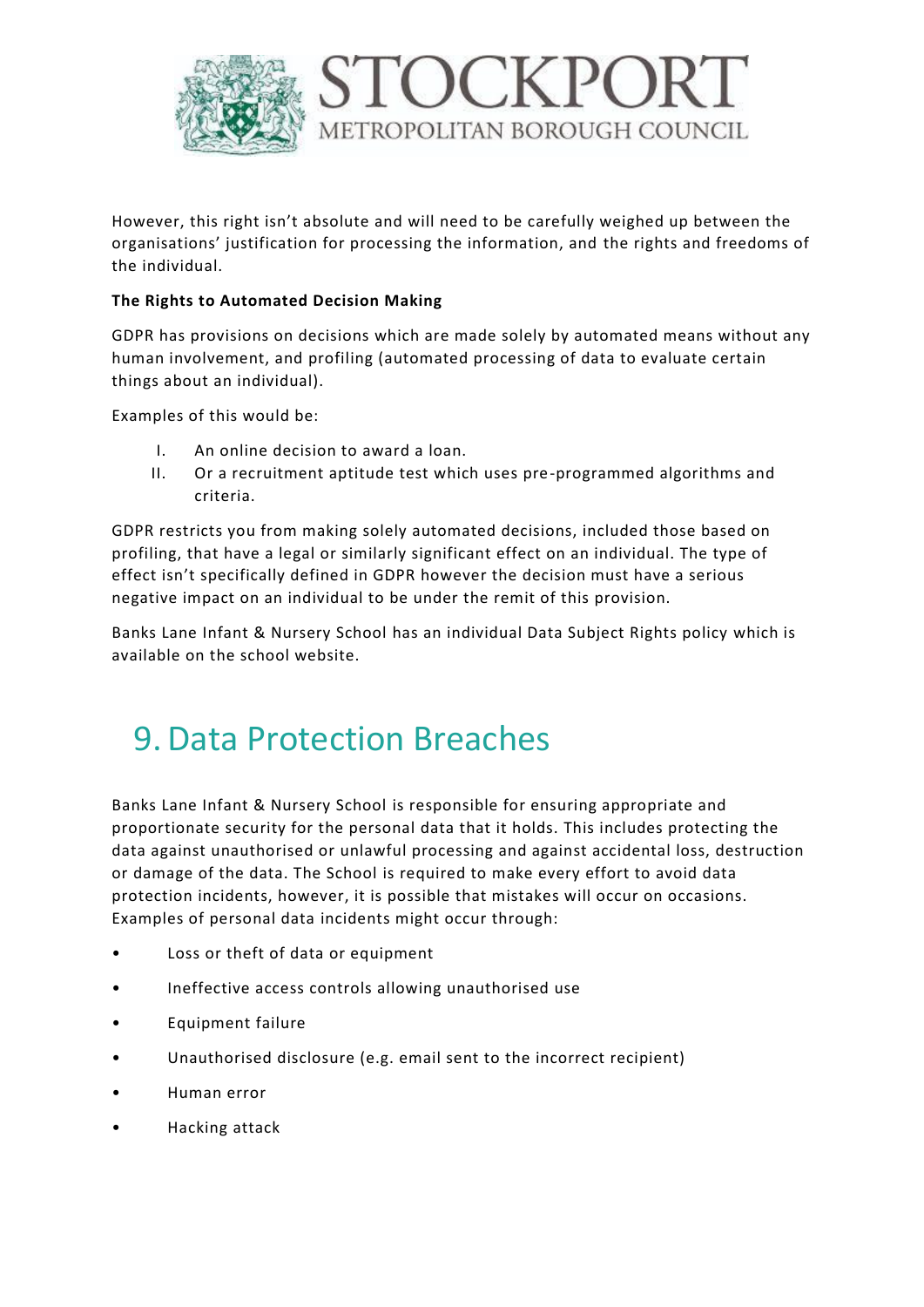

Any suspected data protection incident must be brought to the attention of the Schools Information Governance Team who will investigate and decide if the incident constitutes a data protection breach.

If a reportable data protection breach occurs, the school is required to notify the ICO as soon as possible, and no later than 72 hours after becoming aware of it. Any member of the school who encounters something they believe may be a data protection incident must report it immediately.

<span id="page-12-0"></span>More information can be found here. The Data Breach policy is available on the school website.

## Consent

GDPR sets a high standard for consent. Consent means offering individuals real choice and control. Genuine consent should put individuals in charge, build trust and engagement between the school, parents and pupils.

GDPR is clear that an indication of consent must be unambiguous and involve a clear affirmative action (an opt-in). It specifically bans pre-ticked opt-in boxes. It also requires distinct ('granular') consent options for distinct processing operations. Consent should be separate from other terms and conditions and should not generally be a precondition of signing up to a service.

Banks Lane Infant & Nursery School will keep clear records to demonstrate where consent has been given.

Banks Lane Infant & Nursery School has further information on the use of consent which can be found on the school website.

## <span id="page-12-1"></span>10. CCTV and photography

Banks Lane Infant & Nursery School understands that recording images of identifiable individuals is processing personal information, and must be done in line with data protection principles.

The school notifies all pupils, staff and visitors of the purpose for collecting CCTV images via the Privacy Notice.

All CCTV footage will be kept for 14 days for security purposes.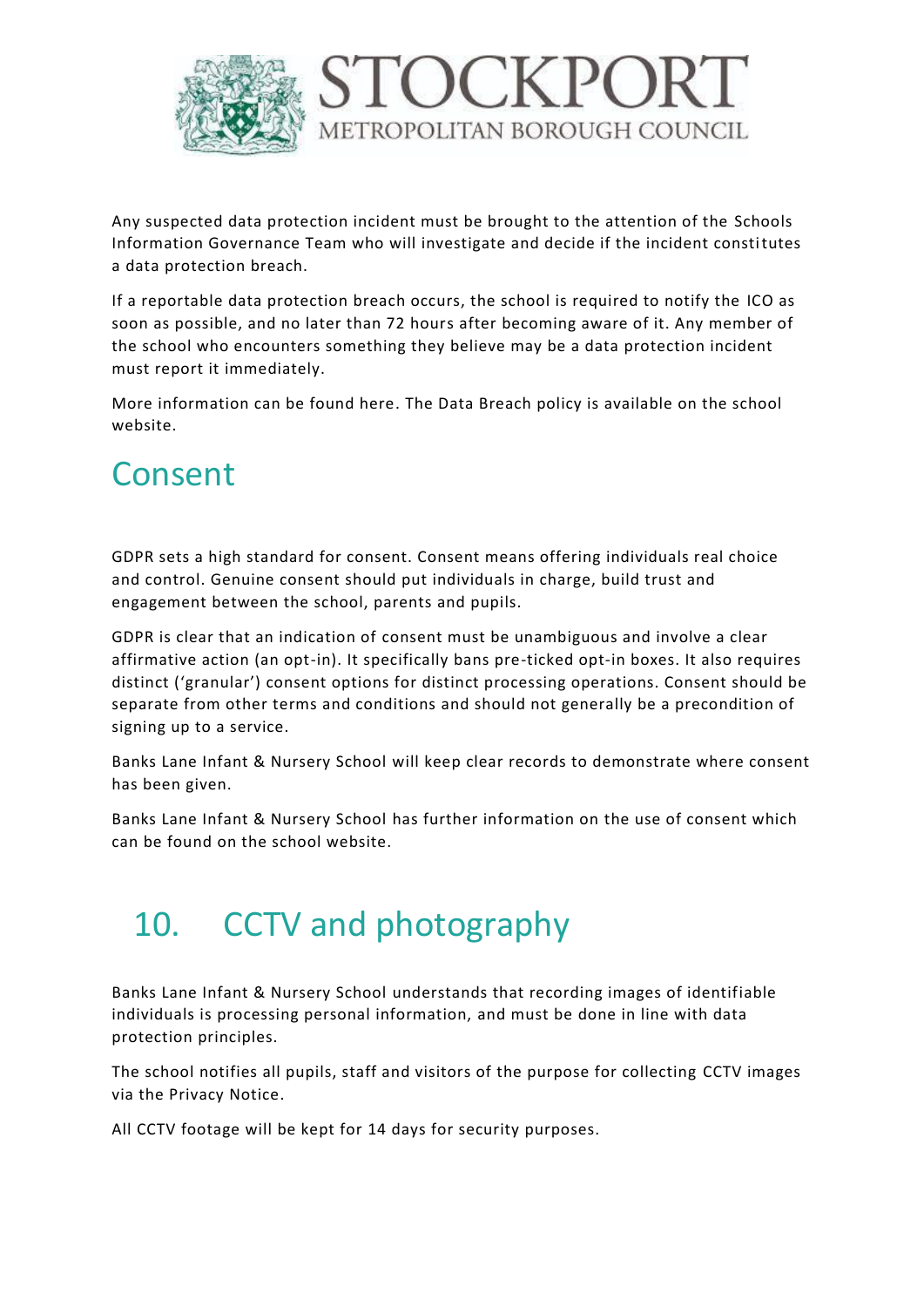

If the school wishes to use images/video footage of pupils in a publication, such as the school website, prospectus, or recordings of school plays, written consent will be sought for the particular usage from the parent or guardian of the pupil.

For more information regarding how we use CCTV please visit our website and view our CCTV Policy.

Images captured by individuals for their domestic purposes, and videos made by parents for family use, fall outside the scope of GDPR.

# <span id="page-13-0"></span>11. Data sharing

Some bodies have a statutory power to obtain information such as regulatory bodies Health & Care Professions Council, the Nursing and Midwifery Council, Government agencies such as the Child Support Agency. You should seek confirmation of any such power before disclosing personal data in response to a request.

If the Police do not have a warrant they have no automatic right of access to records of personal data, though voluntary disclosure may be permitted for the purposes of preventing/detecting crime or for apprehending offenders. You should seek written assurances from the police to this effect.

When personal data is transferred externally, a legal basis must be determined and a data sharing agreement between the school and the third party must be signed, unless disclosure is required by law, such as certain requests from the Department for Education or the third party requires the data for law enforcement purposes.

When personal data is transferred internally, the recipient must only process the data in a manner consistent with the original purpose for which the data was collected. If personal data is shared internally for a new and different purpose, a new privacy notice will need to be provided to the students.

# <span id="page-13-1"></span>12. Record Keeping

The School is required to keep full and accurate records of all our data processing activities. We must keep and maintain accurate records reflecting our processing, including records of data subjects' consents and procedures for obtaining consents, where consent is the legal basis of processing.

These records should include, at a minimum, the name and contact details of the School as Data Controller and the DPO, clear descriptions of the personal data types, data subject types, processing activities, processing purposes, third-party recipients of the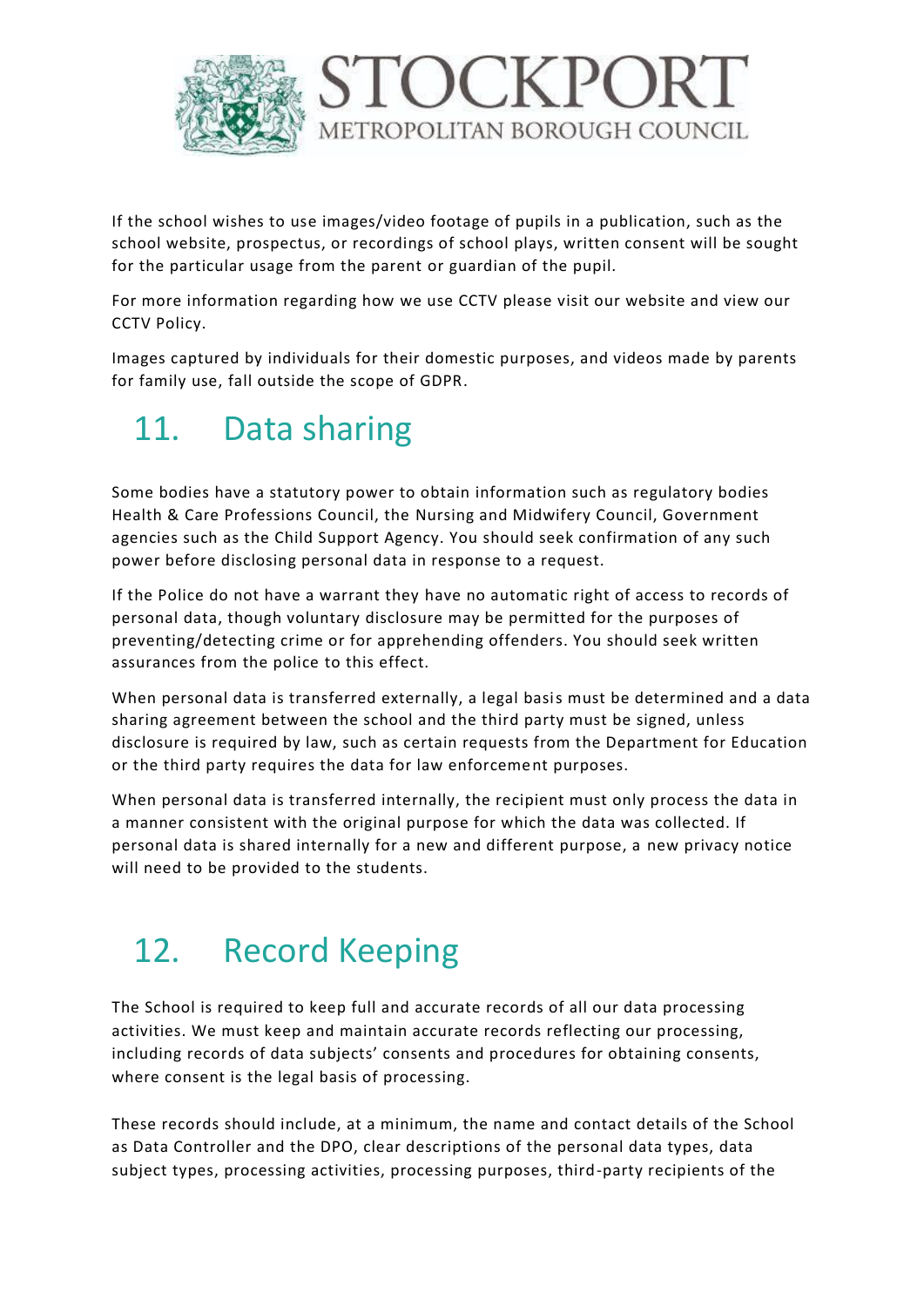

personal data, personal data storage locations, personal data transfers, the personal data's retention period and a description of the security measures in place. For our school this is captured within the Record of Processing Activity (RoPA).

Records of personal data breaches must also be kept, setting out:

- 1. The facts surrounding the breach
- 2. Its effects; and
- 3. The remedial action taken

Whilst record keeping is important, we must ensure that records are not kept for longer than necessary, they are retained and processed in line with the retention schedule and are securely destroyed once no longer needed.

# 13. Glossary of Terms

**Data** is information which is stored electronically, on a computer, or in certain paperbased filing systems.

**Processing** is any activity that involves use of the data. It includes obtaining, recording or holding the data, or carrying out any operation or set of operations on the data including organising, amending, retrieving, using, disclosing, erasing or destroying it. Processing also includes transferring personal data to third parties.

**Data subjects** for the purpose of this policy include all living individuals about whom we holds personal data. A data subject need not be a UK national or resident. All data subjects have legal rights in relation to their personal information.

**Personal data** is data relating to a living individual who can be identified from that data (or from that data and other information in our possession). Personal data can be factual (for example, a name, address or date of birth) or it can be an opinion about that person, their actions and behavior.

**Data controller** means the person/business who determines the purposes for which personal data will be processed, and the manner in which it will be processe d.

**Data processor** means the person/business that processes personal data on behalf, and in accordance with the instructions, of a data controller.

**Special category data** includes information about a person's race, ethnic origin, political opinions, religion, trade union membership, genetics, Biometrics (where used for ID), health, sexual life, or Sexual orientation.